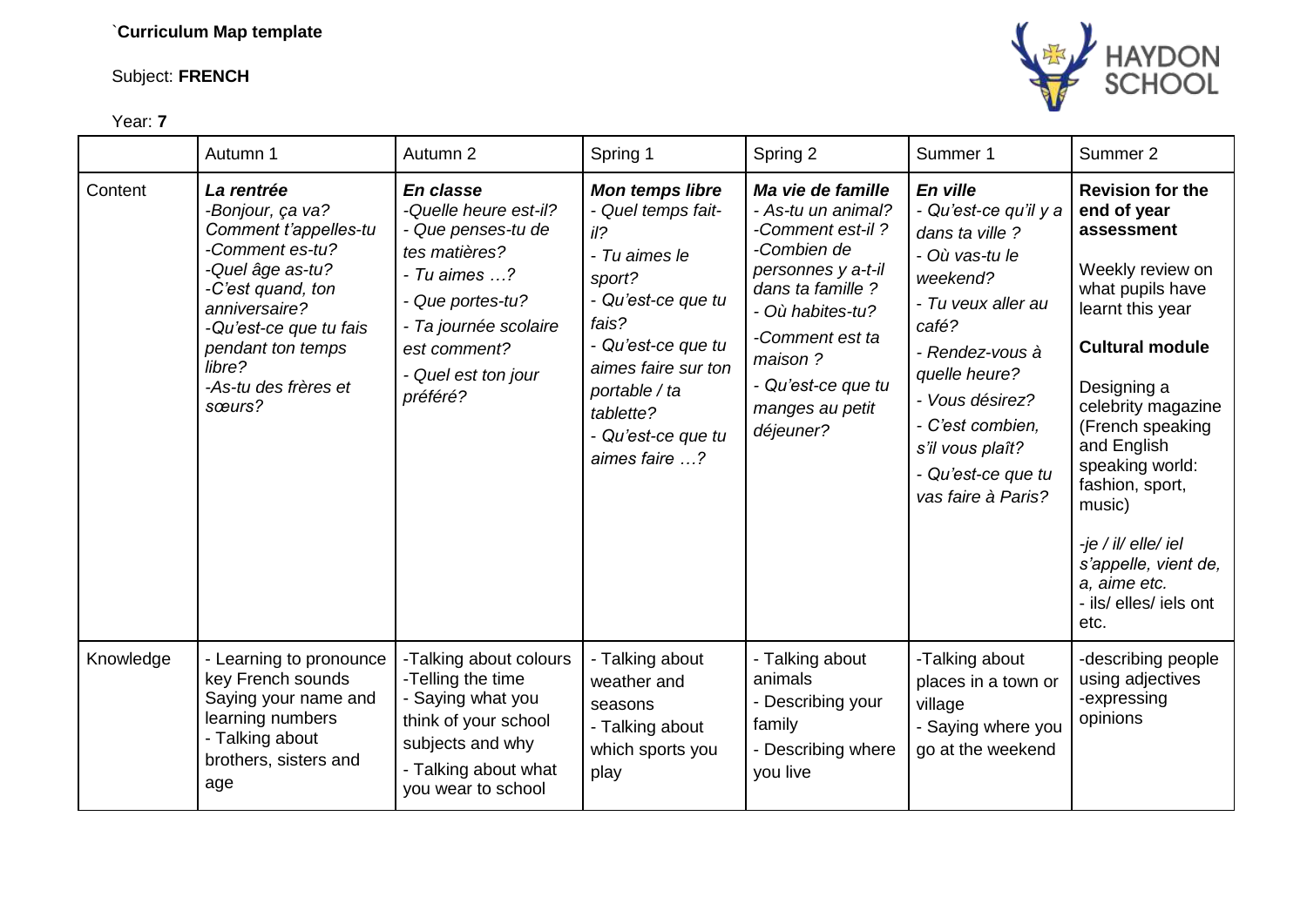|                  | -Describing a<br>classroom<br>- Talking about likes<br>and dislikes<br>-Describing yourself<br>and others<br>- Saying what you do                                                                                                                                                                                                                                                               | - Talking about your<br>school day<br>- Learning about a<br>typical French school                                                                                                                                                                                                                | - Talking about<br>activities you do<br>- Discovering sport<br>in French-speaking<br>countries<br>- Talking about<br>what you like doing                                                                                                                                                                | - Talking about<br>breakfast                                                                                                                                                                                                                                                                                                                    | - Inviting someone<br>out<br>- Ordering drinks<br>and snacks in a<br>café<br>- Saying what you<br>are going to do                                                                                                                                                                                                                                    |                                                                                                                                                                         |
|------------------|-------------------------------------------------------------------------------------------------------------------------------------------------------------------------------------------------------------------------------------------------------------------------------------------------------------------------------------------------------------------------------------------------|--------------------------------------------------------------------------------------------------------------------------------------------------------------------------------------------------------------------------------------------------------------------------------------------------|---------------------------------------------------------------------------------------------------------------------------------------------------------------------------------------------------------------------------------------------------------------------------------------------------------|-------------------------------------------------------------------------------------------------------------------------------------------------------------------------------------------------------------------------------------------------------------------------------------------------------------------------------------------------|------------------------------------------------------------------------------------------------------------------------------------------------------------------------------------------------------------------------------------------------------------------------------------------------------------------------------------------------------|-------------------------------------------------------------------------------------------------------------------------------------------------------------------------|
| <b>Skills</b>    | -Learning to pronounce<br>key French sounds<br>- Using the verb avoir<br>- Indefinite and definite<br>articles<br>- Gender of nouns<br>- Using the singular<br>forms of $aimer + in$<br>negative sentences<br>-Using connectives<br>- Adjective agreement<br>- Using the singular<br>forms of être / Using<br>être in negative<br>sentences<br>-Using possessive<br>adjectives: mon, ma,<br>mes | - Using context and<br>cognates to decode<br>words<br>- Using parce que to<br>give reasons for your<br>opinions<br>- Using words in a<br>question to help you<br>start your answer<br>-Using sequencers:<br>d'abord, ensuite, puis,<br>après<br>- Using $IIy a $ and $II$<br>$n'y$ a pas de / d' | - Listening for<br>negatives<br>- Using the verb<br>faire<br>- Asking questions<br>with Est-ce que<br>? and Qu'est-ce<br>que $\ldots$ ?<br>- Using jouer à and<br>faire $de + the$<br>definite article<br>- Using aimer + the<br>infinitive<br>- Paying attention<br>to pronunciation<br>and intonation | - Using higher<br>numbers<br>- Forming the<br>plural of nouns (-s<br>and $-x$ )<br>- Using the<br>possessive<br>adjectives 'my' and<br>'your'<br>-Agreement of<br>adjectives<br>- Using the nous<br>form of -er verbs<br>- Using the partitive<br>article (du / de la /<br>$de I'/des$ )<br>- Using the ils and<br>elles form of $-er$<br>verbs | - Using aller à +<br>the definite article<br>to say where you<br>go: au / à la / à l' /<br>aux<br>- Using the verb<br>vouloir (to want)<br>- Using the tu and<br>vous forms of the<br>verb<br>- Paying attention<br>to pronouns and<br>verb endings and<br>pronouncing them<br>correctly<br>- Using the near<br>future tense (aller<br>+ infinitive) | -Using key verbs to<br>describe others<br>- Understanding<br>how adjectives<br>agree<br>-Using time<br>phrases and<br>present tenses to<br>express personal<br>opinions |
| Key<br>Questions | -How do you form the<br>negative?<br>- How do you form the<br>adjectives?<br>- How do you use Etre<br>and Avoir?                                                                                                                                                                                                                                                                                | -What is a cognate?<br>-What key words do<br>you look for when<br>reading a text?<br>-How do you extend<br>sentences?                                                                                                                                                                            | - what key sounds<br>and details do you<br>need to identify<br>when hearing a<br>track?<br>- what question                                                                                                                                                                                              | - how do you<br>recognise<br>masculine,<br>feminine or plural<br>nouns?<br>-how do you select                                                                                                                                                                                                                                                   | -what are the<br>different<br>prepositions to use<br>with "to go"?<br>-how do you form<br>the near future                                                                                                                                                                                                                                            | Work in progress                                                                                                                                                        |